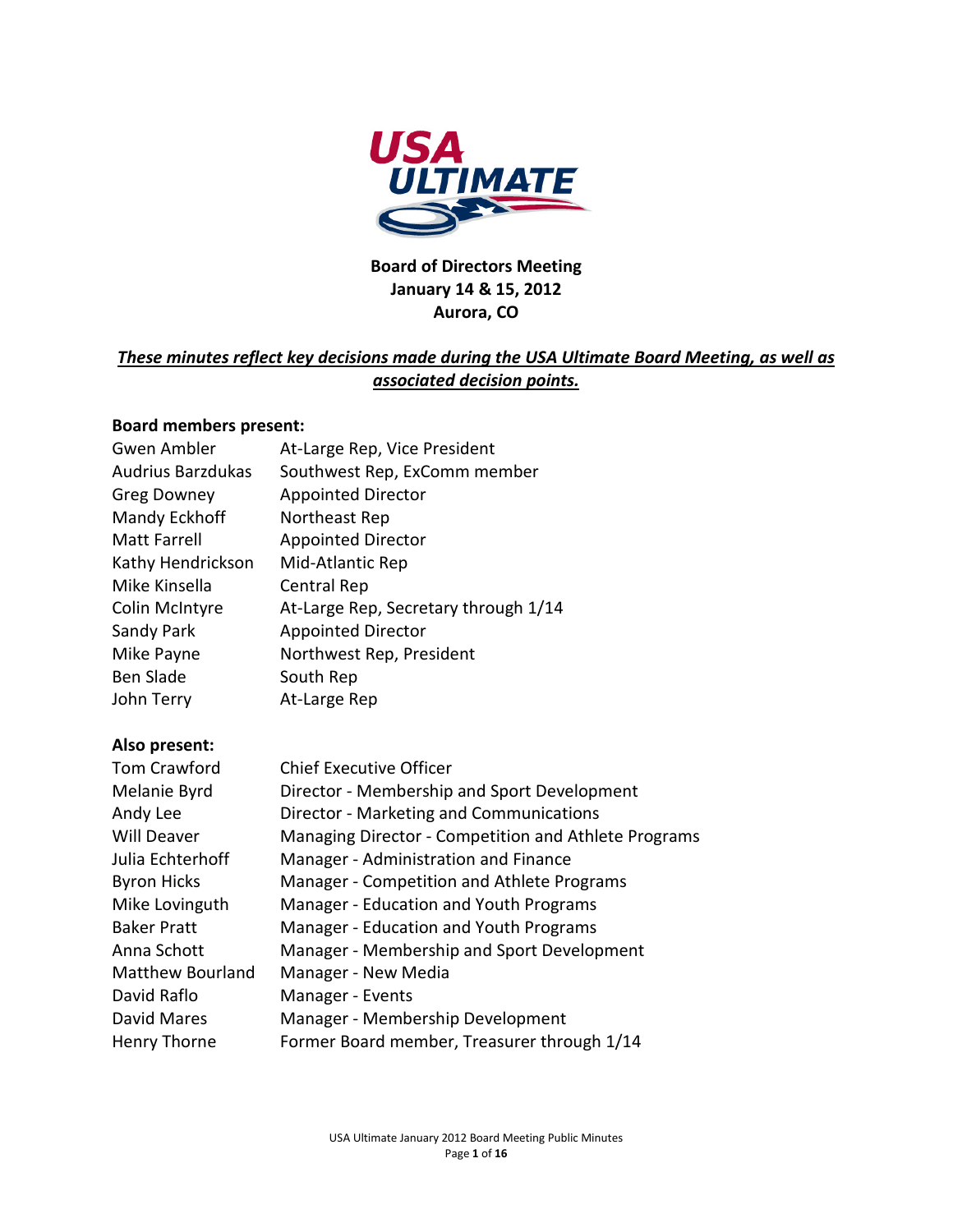# **Saturday, January 14, 2012**

• *President Mike Payne called the meeting to order at 7:45 a.m.*

#### **CBS Sports Discussion**

Billy Stone from CBS Sports led a discussion on the history and continued involvement of CBS sports with USA Ultimate

- In 2003, College Sports Television, CSTV, began broadcasting Collegiate Nationals.
- CBS purchased the network and it is now part of the CBS Sports Network.
- CBS Sports Network is no longer restricted to collegiate sports.
- Billy spent time talking about aspects of the sport that are great for television (SOTG, passionate fans, youth growth, etc.), and aspects (uniform requirements for college teams, play stoppages, time caps, additional focus on Beach as an exciting sport for TV, etc.) we might consider changing. The Board committed to working with Billy in the next year (led by the Marketing & Sponsorship Committee) to determine changes to be made (if any), and the schedule for making them.
- No board votes were taken in this session.

#### **Strategic Planning: Vision & Values**

Kae Rader led the Board and staff through a review of our mission and steps to create a vision statement and values. The strategic planning committee will continue to meet and take BOD and staff input to finalize the vision statement and core values.

#### **Strategic Planning for 2013-2018 (9:30am-4pm)**

- Worked on new Vision and Values for USA Ultimate, as well as 2013-2018 strategic plan.
- Details on the Strategic Planning effort will be communicated in separate documents and news items on the USA Ultimate website.
- No board votes were taken in this session.

## **HQ Report (4-6pm)**

Tom Crawford, CEO, gave an overview of 2011.

#### *Administration & Finance*

- Highlights we went up in expenses by \$250k for 2012, but we increased revenue by \$388k.
- Audit of our expenses shows that a great deal of our expenses get allocated to serving our mission. 1/3 in the championships, 1/3 in marketing and communications, and 1/3 in programming.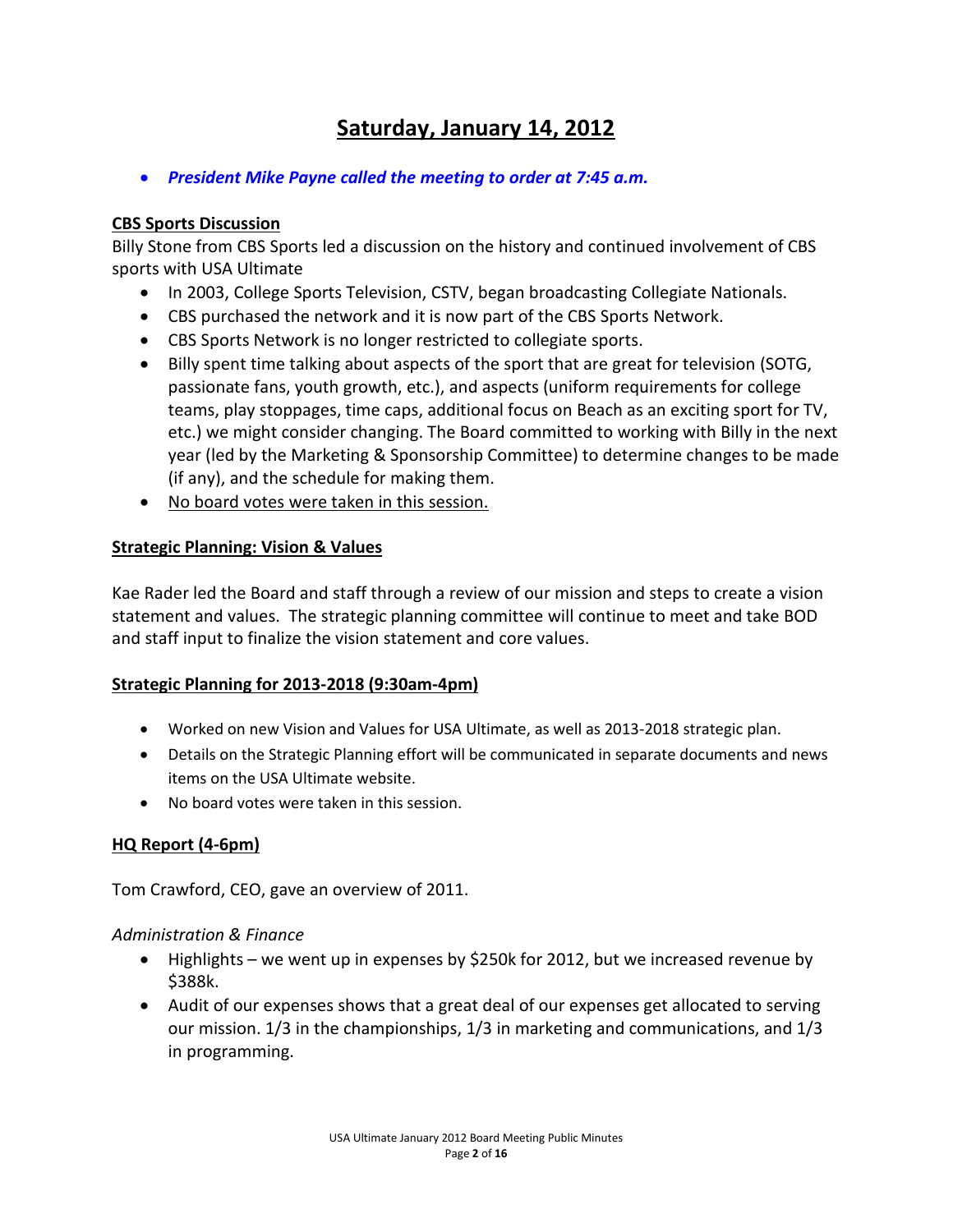• Staff is working on the development of an Annual Report to show to the members, potential members, potential sponsors, foundations, etc. This will provide transparency and hold the organization accountable for its spending.

*Membership & Sport Development*

- 10% of members took advantage of multi-year memberships.
- Outreach
	- o Continue to provide intramural, women's clinic and team development kits.
	- o 38% increase in sanctioned events.
	- o Nine coaching certification rebates.
- Innovation Grant Program discussed possibility of increasing funding for this program, a possibility staff will look into during  $1<sup>st</sup>$  half 2012.
- Event Sanctioning
	- o SOTG packet for distribution at sanctioned events.
	- o New event quality standards being rolled out.
	- o Now only sanction tournaments and leagues, but provide insurance to other stuff. Tier system.
- 2012 goals.
	- o Affiliate program. Will pilot and then roll out more broadly.
		- D&O insurance for league administrators.
		- **League-level membership possibility.**
		- **Simplified registration.**
		- USA Ultimate high profile coaches to teach local clinics.
	- o US Open
		- **EXT** Launch in 2012, grow each year into top 2 premier event in the United States.
		- Beyond the tournament, there will be clinics, panels, etc
		- $\blacksquare$  It is an exciting experience to use the Olympic facilities
	- o IT project (back-end IT for USA Ultimate, which will also support more online services for members)
		- Tom Crawford is in regular communication with the CEO of the organization to assure the project is moving forward with no further delays.
	- o Women's leadership presentation and workshop at US Open

## *Marketing & Communication*

- Sponsors signed in 2011: Likewise, Warheads, Recharge. Included both cash and value in kind.
- Wyndham Hotel and Rudy Project (sunglasses) was launched successfully.
- Created online store selling USA Ultimate gear, plans to increase items available with USAU logo, as well as third-party partner items.
- Published the magazine as scheduled and with high quality. Switched to electronic as default option.
- Coverage of events.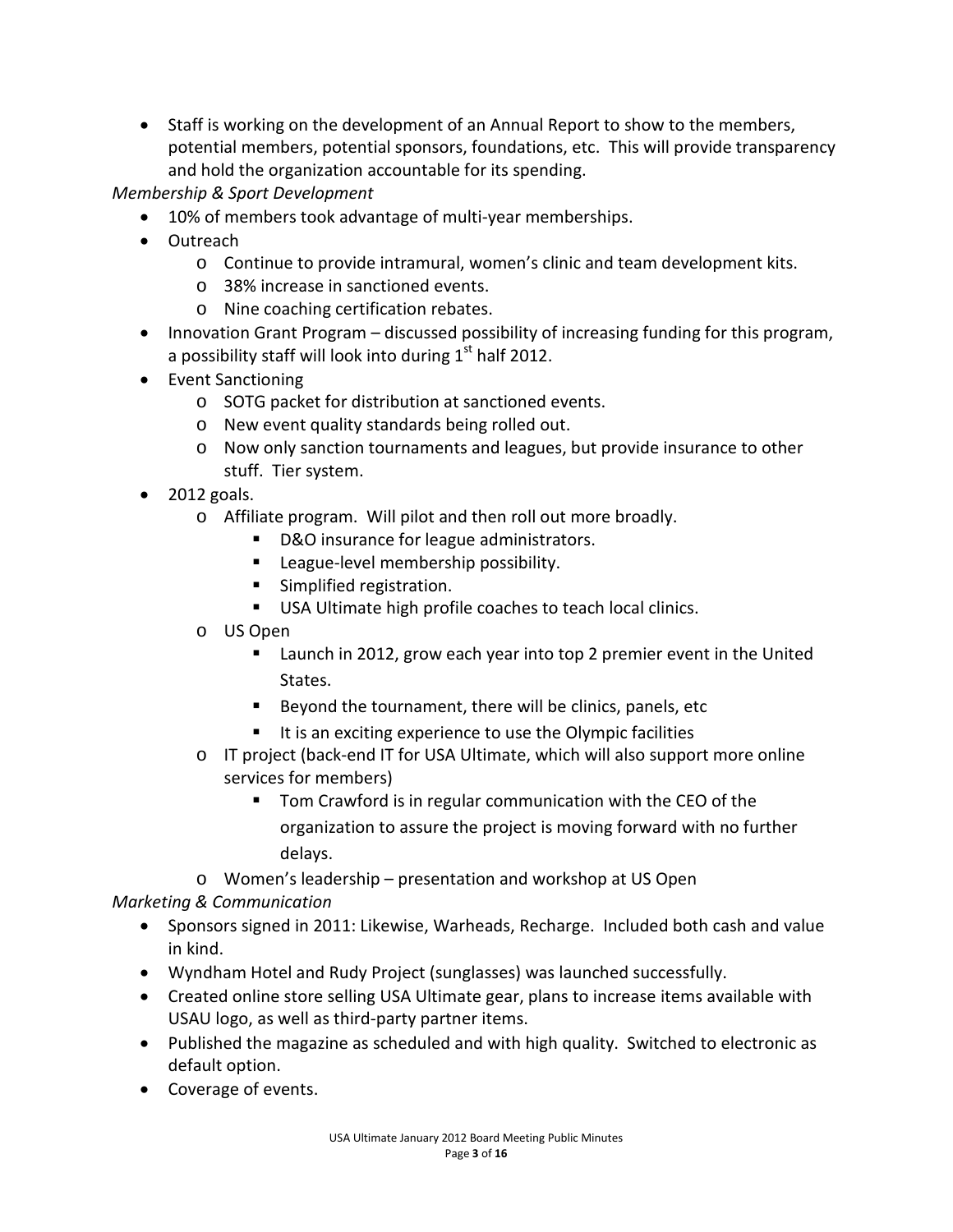- o CBS Sports for College Championships.
- o NexGen Productions for Club (historic levels of viewership)
- Preservation of historic video footage and UPA magazines.
- Social media: Facebook likes are up, doubled twitter following.

*Competition & Athlete Programs*

- Reorganization of the department and David Raflo joined the staff.
- College restructure received positive feedback.
- D3 division was full.
- STAR program launched.
- Staff will be rolling out club restructuring in 2012.

*Non-categorized topics*

- Parental education coaching program.
- A focus on youth growth and partnerships with community organizations.

No board votes were taken in this session.

- *Regular Meeting adjourned by President Mike Payne, 6:07 p.m. Staff dismissed.*
- *Closed session with CEO, Tom Crawford, 6:10 p.m.*
- *Closed session ends, 7:00 p.m.*

## **Sunday, January 15, 2012**

- *President Mike Payne called a closed session to order at 8:00 a.m.*
- *Officer Elections.*
- *Committee assignments. 9:00 a.m.*

#### **Officers for 2012 Calendar Year:**

| President:                                | Mike Payne        |
|-------------------------------------------|-------------------|
| Vice President:                           | Gwen Ambler       |
| Treasurer:                                | Kathy Hendrickson |
| Secretary:                                | Sandy Park        |
| At-Large ExComm member: Audrius Barzdukas |                   |

#### **Committee Organization (closed session, Board only)**

The Board discussed the current Board Committees and Task Forces and how to organize them and better-define their functions. Some changes were made, and each committee will produce a clear statement of purpose as well as a charter guiding 2012 work/projects as one of its first tasks (By February).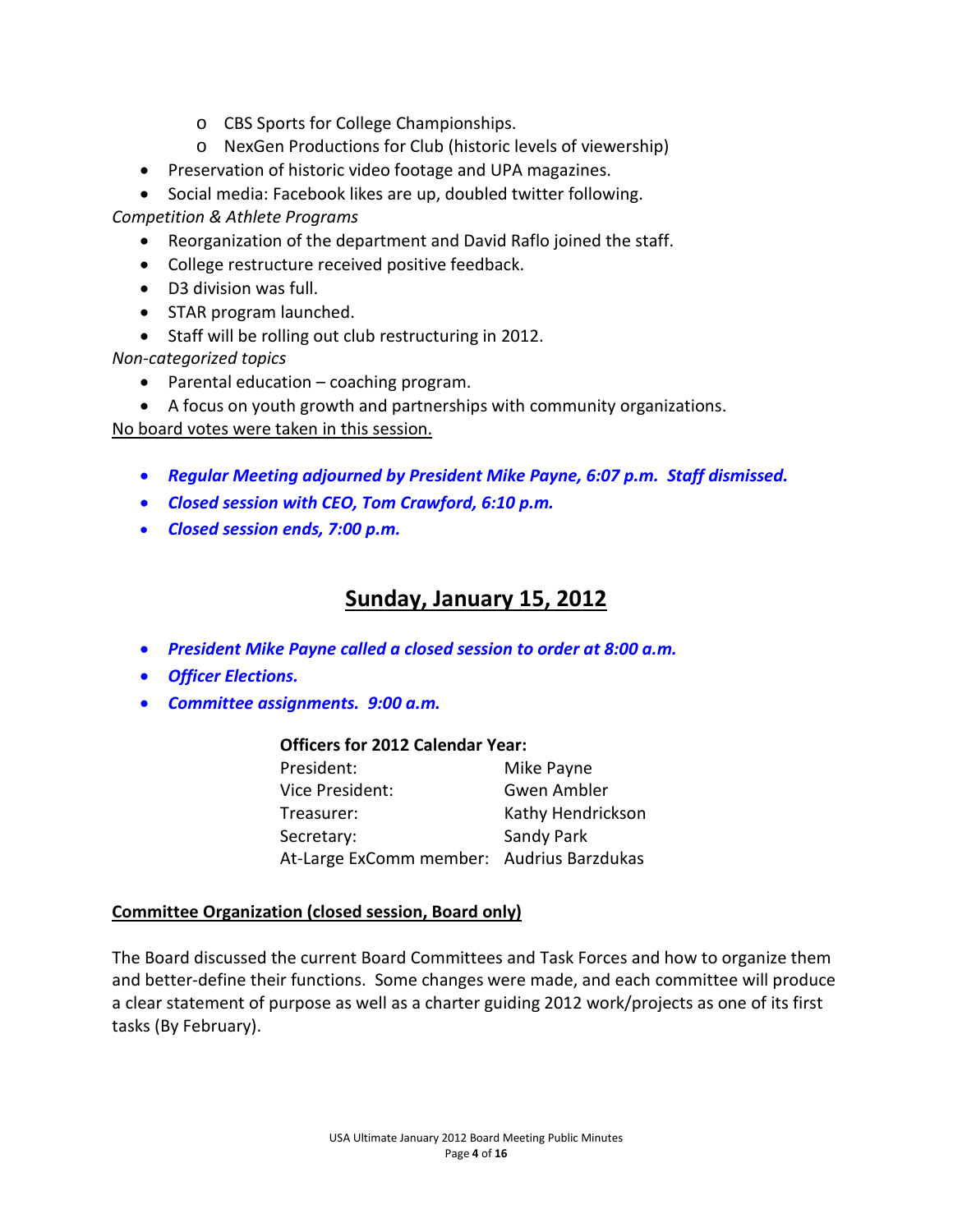| <b>Standing Committees</b> | <b>Purpose</b>                                                                                                                               | 2012 Board members (Chairs in bold)                         |  |
|----------------------------|----------------------------------------------------------------------------------------------------------------------------------------------|-------------------------------------------------------------|--|
| Executive                  | Front-line body to triage Board-level<br>issues; regular meetings to monitor<br>business as usual                                            | President, VP, Treas., Secretary, At-<br>large              |  |
| Compensation               | Oversee compensation and performance<br>review of CEO                                                                                        | President, VP, Treasurer                                    |  |
| Audit & Finance            | Organization's financial affairs oversight:<br>financial planning approach, budgeting,<br>reserves (and something about other<br>audit resp) | Kathy Hendrickson, Audrius<br>Barzdukas, Ben Slade          |  |
| Governance                 | Maintain and educate Board re:<br>governance guidelines according to<br>appropriate best-practices                                           | Mandy Eckhoff & Colin (Co-chairs),<br>Sandy, Mike Kinsella  |  |
| Nominating                 | Oversee composition of Board through<br>annual election/appointment process                                                                  | John Terry, Mike Kinsella                                   |  |
| Marketing & Sponsorship    | Develop overall marketing strategy to<br>support Strategic Plan                                                                              | Matt Farrell, Greg Downey, John<br>Terry                    |  |
| Conduct                    | Uphold Conduct and Administrative<br><b>Appeal Policies</b>                                                                                  | Mike Kinsella, Mandy Eckhoff,<br>additional member TBD      |  |
| SOaR                       | Ensure consistency across Observer,<br>Rules, and SOTG Comm                                                                                  | Colin McIntyre, Gwen Ambler (plus 3<br>subcommittee chairs) |  |
| International              | Oversee strategic direction and execution<br>of international prgms                                                                          | <b>Ben Slade</b>                                            |  |

| <b>Board Task Forces</b>  | <b>Purpose</b>                                                                         | 2012 Board members (Chairs in bold)             |
|---------------------------|----------------------------------------------------------------------------------------|-------------------------------------------------|
| <b>Strategic Planning</b> | Lead the 2013-2018 Strategic Plan<br>process; full plan in place by the end of<br>2012 | <b>Mike Payne, Gwen Ambler, Matt</b><br>Farrell |

| <b>Non-Board Committees</b> | <b>Purpose</b>                                                                            | <b>2012 Board Liaisons</b> |
|-----------------------------|-------------------------------------------------------------------------------------------|----------------------------|
| Competition                 | Oversee Championship Series for all<br>divisions                                          | Ben Slade                  |
| Hall of Fame                | Oversee Hall of Fame and execute annual<br>process for selecting/inducting a new<br>class | Gwen Ambler                |
| Disc Standards              | Oversee process for disc approvals at<br>various levels                                   | John Terry                 |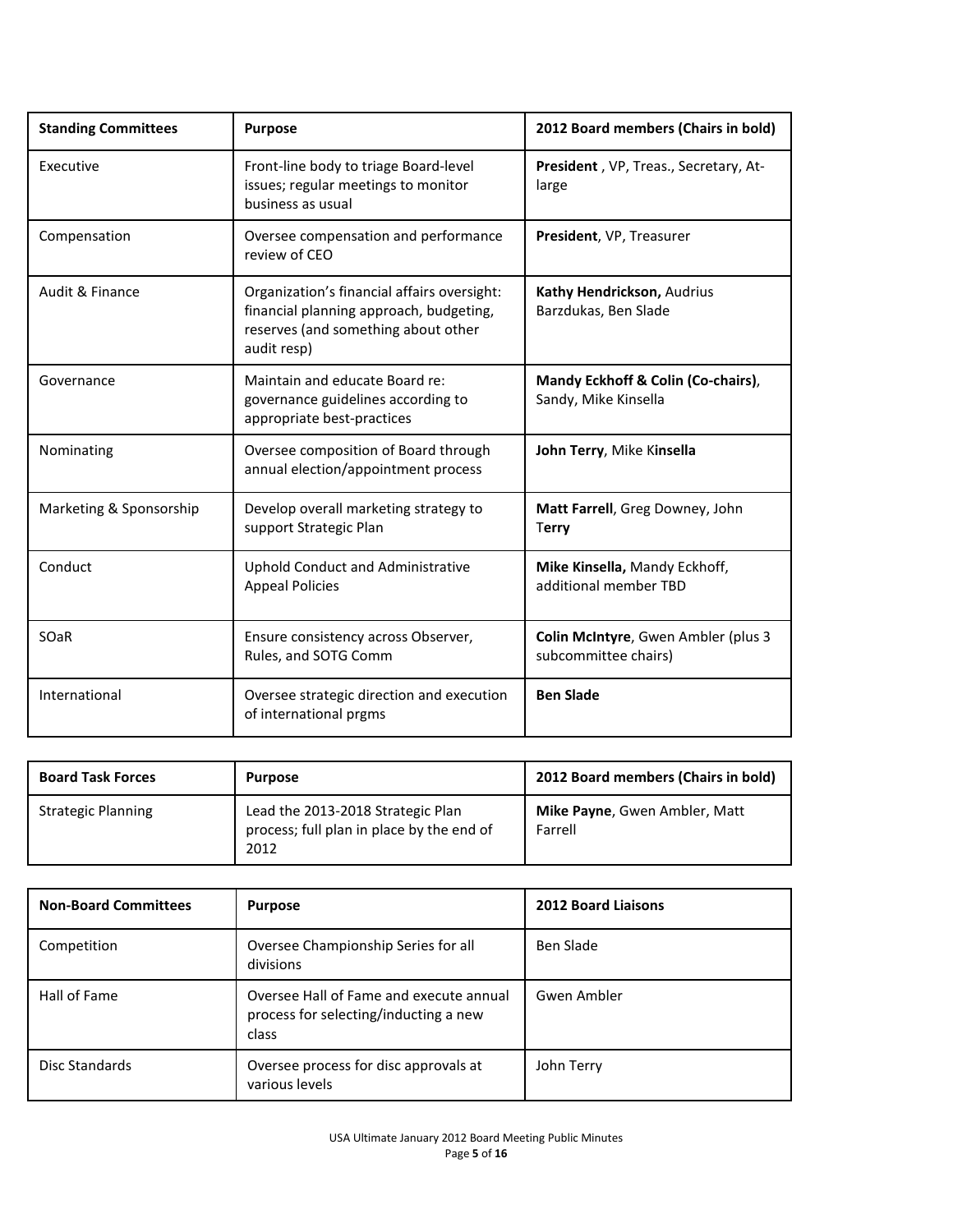| Beach | Oversee the Beach division at USA<br>Ultimate | Sandy Park |
|-------|-----------------------------------------------|------------|
|-------|-----------------------------------------------|------------|

*President Mike Payne called full meeting to order, 10:10 a.m.*

#### **Strategic Planning (continued from Saturday, 10-2pm)**

• Worked on new Vision and Values for USA Ultimate, as well as 2013-2018 strategic plan.

Details on the Strategic Planning effort will be communicated in separate documents and news items on the USA Ultimate website.

No board votes were taken during this session.

#### **Bylaws Session (including proposals to begin update of our bylaws)**

• Board has goal of fully revising bylaws, to ensure they support current and future size and operations of USA Ultimate (current bylaws are old and have not been properly updated, and are not robust/streamlined enough to support our organization going forward)

#### **Proposal 2012.01 – Alcohol and Drug Policy**

Submitted by Mandy Eckhoff

Proposal: USA Ultimate is committed to creating and maintaining an environment that is free of alcohol and drug abuse and complies with state and federal laws governing alcoholic beverages. There are serious health risks and behavioral problems associated with the misuse of mood altering substances including alcohol and illegal drugs. The use of mood altering substances and/or participating under the influence of mood altering substances during an athletic event is potentially dangerous to all parties involved. The words "mood altering substance" shall include the following: alcohol, non-prescription controlled substances (including marijuana, hallucinogenic drugs, amphetamines, barbiturates, cocaine and its derivatives, narcotics, and any others controlled by legal authorities), and prescription medication used to an excess in violation of a doctor's orders or to produce the state of intoxication in the participant.

Therefore, with the best interest of its participants in mind, USA Ultimate prohibits:

- 1. The use by any participant of mood altering substances during active participation in USA Ultimate official, sponsored, sanctioned or affiliated events;
- 2. The unlawful or unauthorized distribution of mood altering substances at USA Ultimate official, sponsored, sanctioned or affiliated events, including the distribution of alcohol to persons under the age of 21; and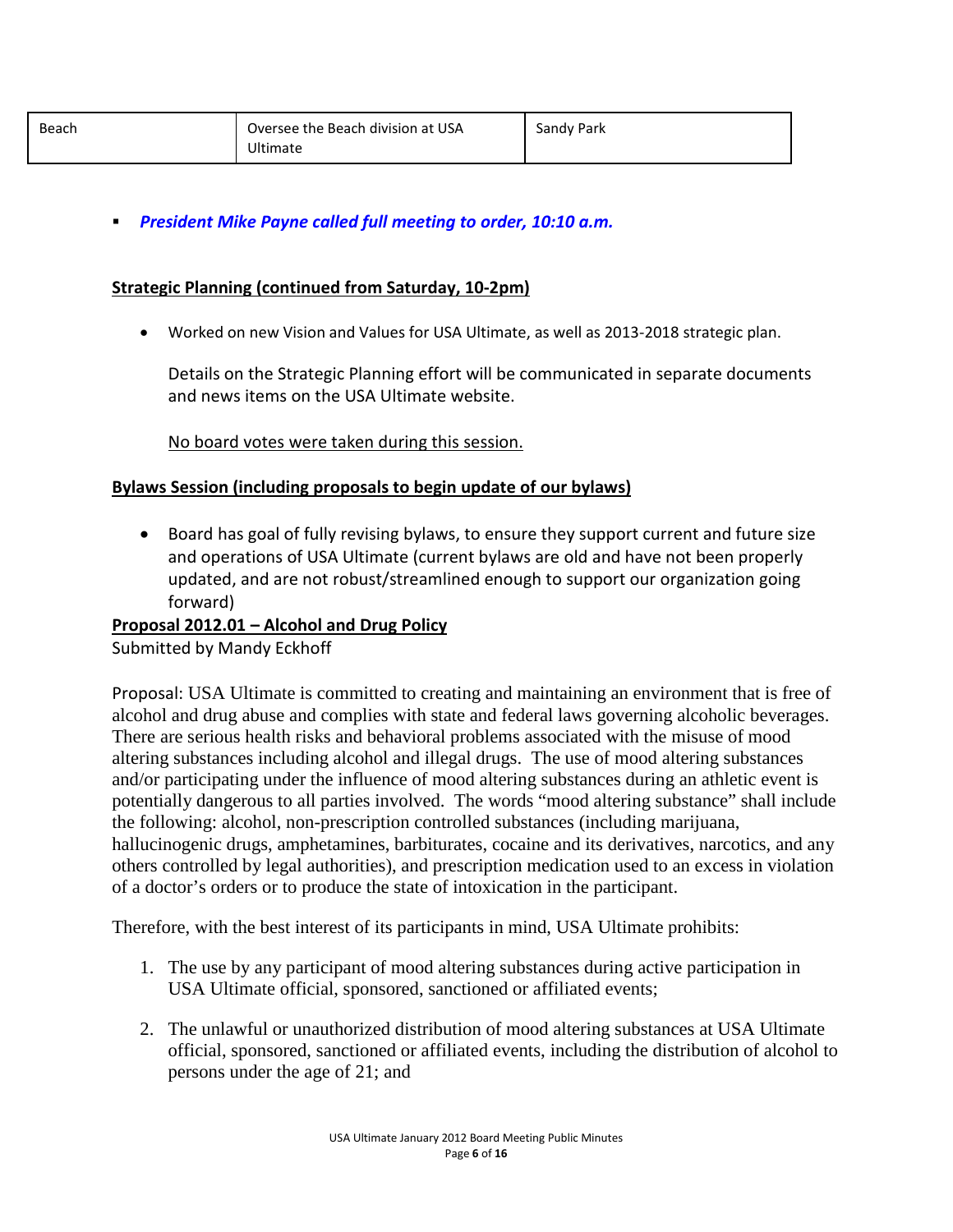- 3. The consumption of any mood altering substances, including alcohol, by any USA Ultimate player, member, organizer or coach of a team sponsored by USA Ultimate during any official team activity, which includes, but is not limited to receptions, dinners and special events organized by tournament directors; and
- 4. The marketing, providing, serving and selling of alcohol or other mood altering substances at USA Ultimate official, sponsored, sanctioned or affiliated events where all of the players are under 21 such as youth and high school tournaments.

"Participant" is defined to include players, coaches, officials and all persons involved in the conduct of a USA Ultimate official, sponsored, sanctioned or affiliated events.

A participant in violation of this policy during a USA Ultimate official, sponsored, sanctioned or affiliated events or during an official team activity shall be removed from the event and is not allowed to further participate in that event. Depending on the severity of the violation, additional penalties may be imposed.

USA Ultimate recommends that each and all of its teams, associations, and affiliates adopt reasonable regulations concerning the prohibition, consumption, use and abuse of mood altering substances and reasonable enforcement procedures in order to protect the health of our participants and the integrity of our programs and events.

| <b>General Discussion Points:</b>                                                                                                                                                                                                                                                                                                                                  |                                                                                                                      |  |  |
|--------------------------------------------------------------------------------------------------------------------------------------------------------------------------------------------------------------------------------------------------------------------------------------------------------------------------------------------------------------------|----------------------------------------------------------------------------------------------------------------------|--|--|
| Playing while under the influence is simply unsafe.<br>No mood-altering substances allowed by any USA Ultimate player, member,<br>organizer, or coach sponsored during any official team activity.<br>By setting out the policy in advance, you set the baseline and the<br>$\bullet$<br>expectation and avoid dealing with case-by-case decisions inconsistently. |                                                                                                                      |  |  |
| <b>Pros Discussed:</b>                                                                                                                                                                                                                                                                                                                                             | <b>Cons Discussed:</b>                                                                                               |  |  |
| Playing while under the<br>influence is not safe<br>A stronger policy empowers<br>other persons at events to<br>monitor behavior<br>Addresses liability for USA<br>Ultimate<br>Helps the perception of Ultimate<br>as sport versus a game.<br>Reactive vs. preventative                                                                                            | Difficult to enforce<br>Potentially in conflict with how<br>Ultimate events are organized (i.e.<br>tournament party) |  |  |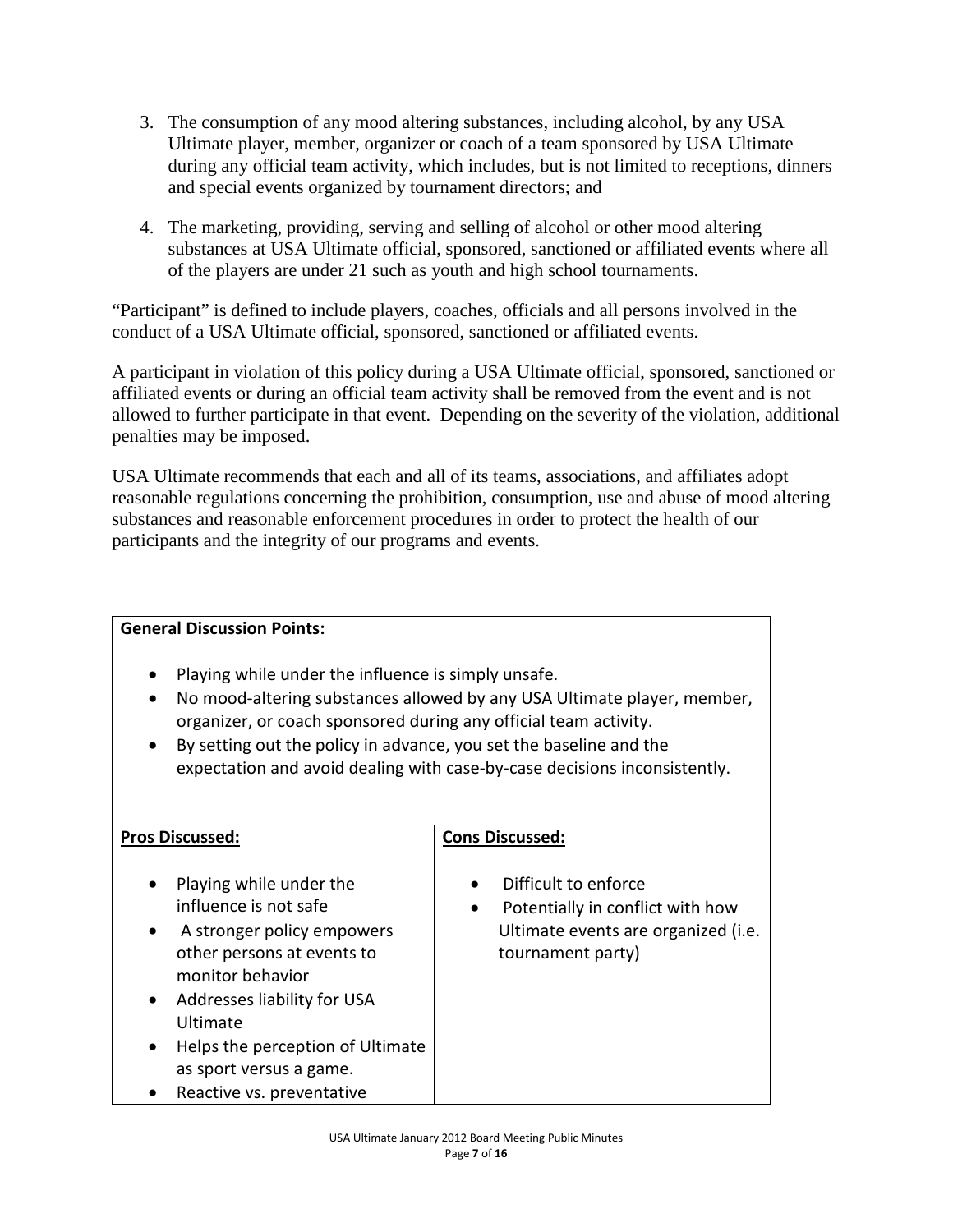#### **Overall Rationale:**

A vote was not taken and the topic was tabled. More research needs to be conducted. Proposal will be revised and re-submitted for summer Board meeting.

#### **Proposal 2012.04 – Whistleblower**

Submitted by Bylaws Policy & Refresh

## **No existing whistleblower policy**

The Sarbanes-Oxley Act of 2002 makes it a federal crime for any organization — nonprofit and for-profit — to retaliate against a "whistleblower" who reports illegal or unacceptable activity. It also requires publicly traded companies to establish a confidential process for reporting misuse of the organization's financial assets.

## **Proposed USA Ultimate Whistleblower Policy**

## **Reporting Responsibility Generally**

This Whistleblower Policy is intended to encourage and enable employees and others to raise serious concerns internally so that USA Ultimate can address and correct inappropriate conduct and actions. It is the responsibility of all board members, officers, employees and volunteers to report concerns about violations of USA Ultimate's code of ethics or suspected violations of law or regulations that govern USA Ultimate's operations.

## **Reporting**

If person has a reasonable belief that an board member, officer, or employees of USA Ultimate has engaged in any action that violates any applicable law, or regulation, including those concerning accounting and auditing, or has taken any action that constitutes a fraudulent practice or violation of ethics, that person is expected to immediately report such information to the Chief Executive Officer. If the person does not feel comfortable reporting the information to the Chief Executive Officer, he or she is expected to report the information to the President of the Board of Directors. The person is not responsible for investigating the activity or for determining fault or corrective measures; appropriate management officials are charged with these responsibilities.

## **Acting in Good Faith**

Anyone filing a written complaint concerning a violation or suspected violation must be acting in good faith and have reasonable grounds for believing the information disclosed indicates a violation of law or regulations or an action that constitutes a fraudulent practice or violation of ethics. Any allegations that prove not to be substantiated and which prove to have been made maliciously or knowingly to be false will be viewed as a serious disciplinary offense.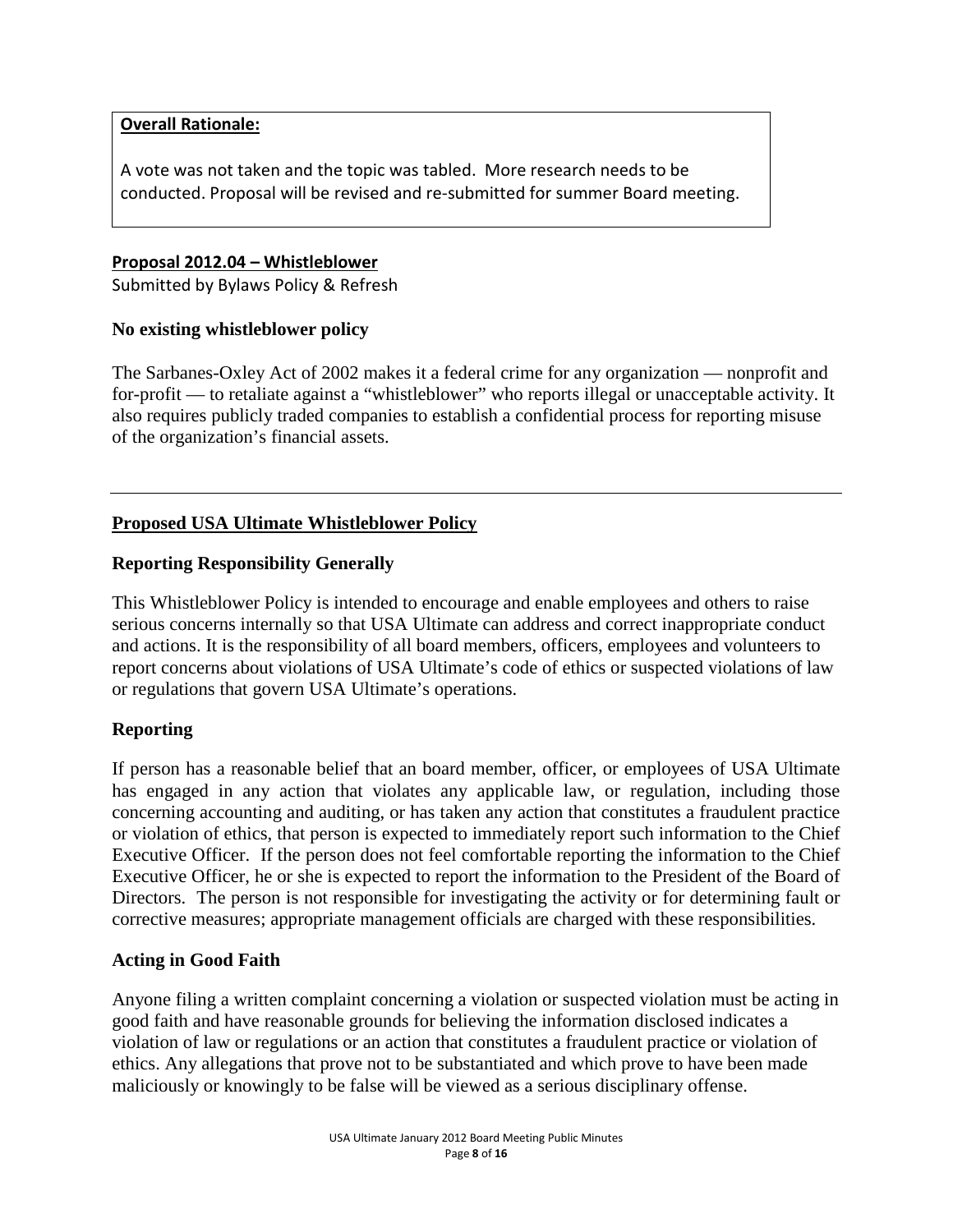## **Confidentiality**

Any person may report violations or suspected violations on a confidential basis. Reports of violations or suspected violations and the identity of the reporter will be kept confidential to the extent possible, consistent with the need to conduct an adequate investigation and comply with applicable legal requirements.

### **No Retaliation**

It is contrary to the values of USA Ultimate for anyone to retaliate against any board member, officer, employee or volunteer who in good faith reports a suspected violation of law or regulations or action that constitutes a fraudulent practice or violation of ethics. As such, there shall be no retaliation against anyone who makes a report under this policy. This includes, but is not limited to, protection from retaliation in the form of an adverse action such as suspension, fines or threats of physical harm. Any person who believes he or she is being retaliated against must contact the Chair of the Finance and Audit Committee for USA Ultimate immediately.

#### **Investigation**

The Chair of the Finance and Audit Committee for USA Ultimate shall be the Compliance Officer for USA Ultimate and is responsible for ensuring that all complaints about unethical or illegal conduct are investigated and resolved. The Compliance Officer will advise the Executive Director and the Board or Directors of all complaints and their resolution and will report at least annually to the Chair of the Finance Committee on compliance activity relating to accounting or alleged financial improprieties.

General Discussion Points:

- To allow people to report serious misbehavior without fearing retaliation.
- Who is the compliance officer? Head of Audit?
- Do we need some kind of external authority to include on this?
- Does this apply only to conduct related to the organization?
- Consistent with other organizations

| <b>Pros Discussed:</b>                                                             | <b>Cons Discussed:</b> |
|------------------------------------------------------------------------------------|------------------------|
| • To allow people to report serious<br>misbehavior without fearing<br>retaliation. |                        |
| Ouanell Detteneler                                                                 |                        |

#### **Overall Rationale:**

To allow people to report serious misbehavior without fearing retaliation.

Motion to approve proposal [2012.04]: Slade moves, seconded [name of seconder excluded – not significant]. **Proposal 2012.04 approved (12-0-0).**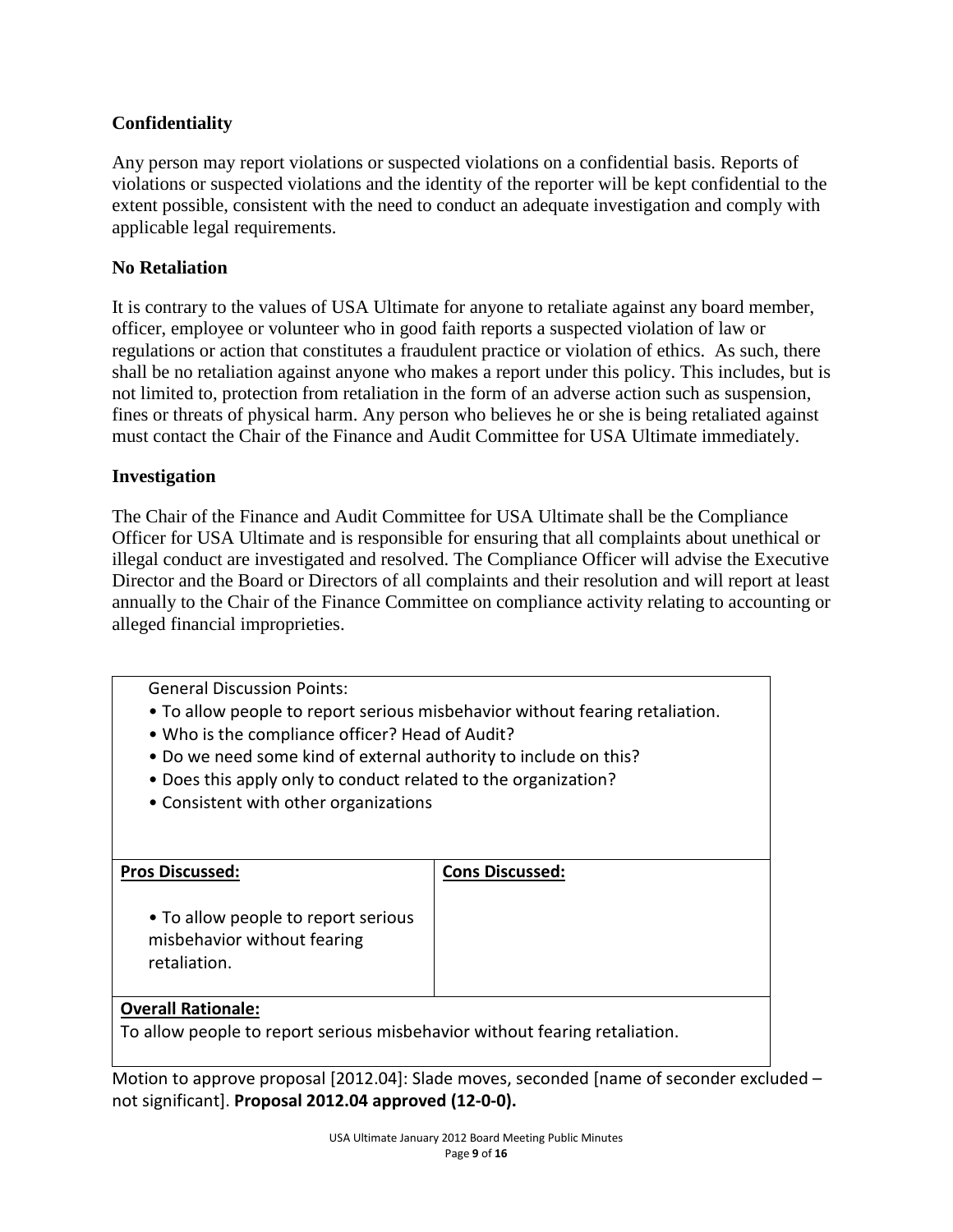## **USA Ultimate Document Retention and Management Policy**

### **Section 1 – Purpose**

The purposes of this document retention policy are for USA Ultimate (the "Organization") to enhance compliance with the Sarbanes-Oxley Act, to promote the proper treatment of corporate records of the Organization, to ensure that the Organization manages data in an efficient and effective manner, maintains historical records related to its financial and administrative operations, and purges documents as part of its normal management process.

#### **Section 2 – Policy**

**Section 2.1. General Guidelines**. Records should not be kept if they are no longer needed for the operation of the Organization or required by law. Unnecessary records should be eliminated from the files. The cost of maintaining records is an expense which can grow unreasonably if good housekeeping is not performed. A mass of records also makes it more difficult to find pertinent records.

From time to time, the Organization may establish retention or destruction policies or schedules for specific categories of records in order to ensure legal compliance, and also to accomplish other objectives, such as preserving intellectual property and cost management. Several categories of documents that warrant special consideration are identified below. While minimum retention periods are established, the retention of the documents identified below and of documents not included in the identified categories should be determined primarily by the application of the general guidelines affecting document retention, as well as the exception for litigation relevant documents set forth below and any other pertinent factors.

**Section 2.2. Exception for Litigation Relevant Documents.** The Organization expects all officers, directors, and employees to comply fully with any published records retention or destruction policies and schedules, provided that all officers, directors, and employees should note the following general exception to any stated destruction schedule: If you believe, or the Organization informs you, that Organization records are relevant to litigation, or potential litigation (i.e., a dispute that could result in litigation), then you must preserve those records until it is determined that the records are no longer needed. This exception supersedes any previously or subsequently established destruction schedule for those records.

**Section 2.3. Electronic Documents**. Electronic documents will be retained as if they were paper documents. Therefore, any electronic files, including records of donations made online, that fall into one of the document types on the below schedule will be maintained for the appropriate amount of time. If a user has sufficient reason to keep an e-mail message, the message should be printed in hard copy and kept in the appropriate file or moved to an "archive" computer file folder. Backup and recovery methods will be tested on a regular basis.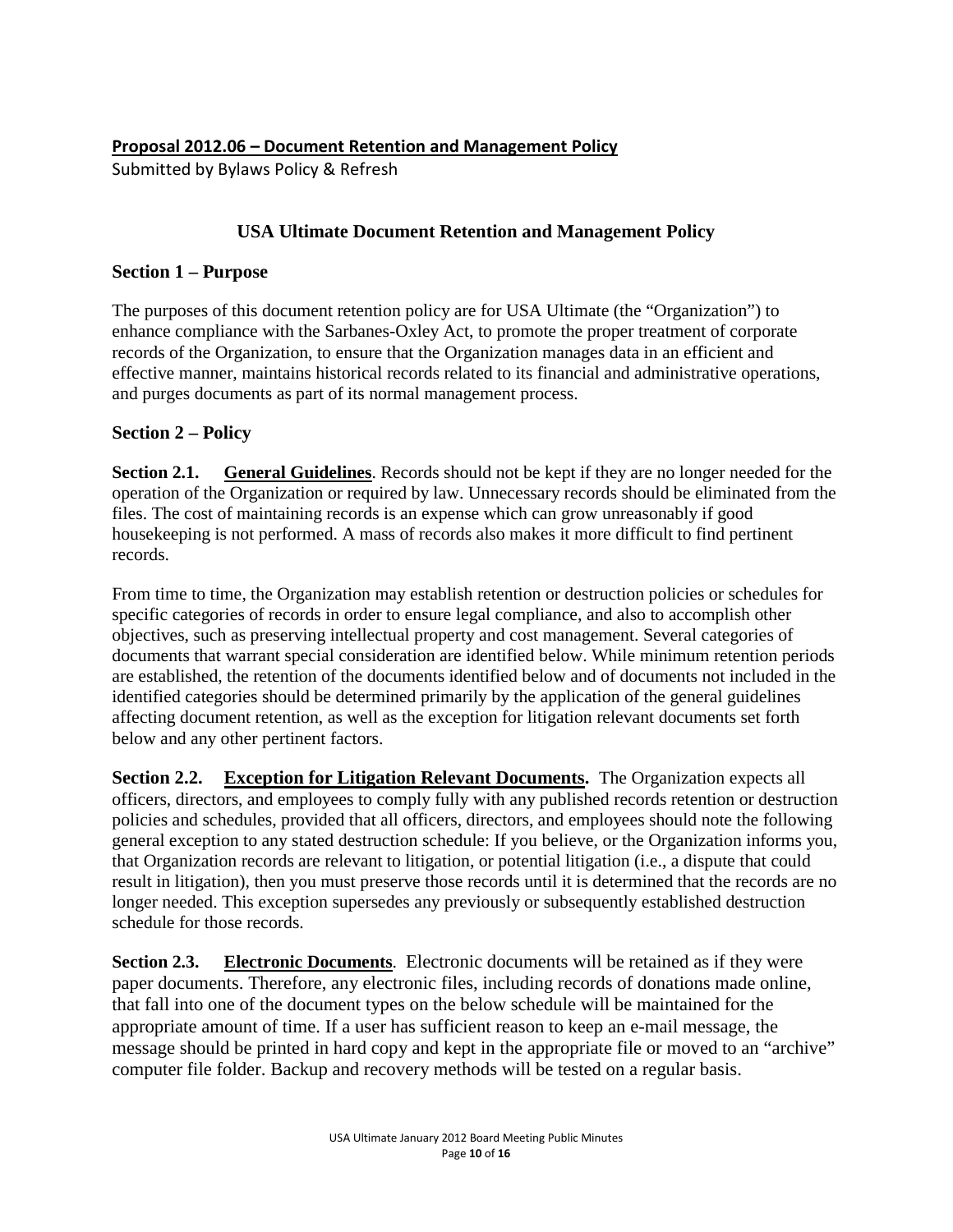**Section 2.4.** Document Drafts. Once a final copy of a document has been completed, the drafts may be recycled or deleted unless they are documents of legal significance such as a contract between the Organization and a third party or other documents that must be maintained to comply with applicable laws and regulations. For documents determined to be of legal significance, drafts containing comments shall be saved for a minimum of two (2) years and the drafts without comment may be destroyed once the final version is complete.

**Section 2.5. Minimum Retention Period for Specific Categories of Documents.** Below are the minimum retention periods for various categories of documents and records. This list and related time periods may be amended from time to time to maintain consistency with best practices and comply with legal requirements.

| <b>Category</b>                             | <b>Document</b>                                                                                                                                                                    | <b>Retention Period</b>                           |
|---------------------------------------------|------------------------------------------------------------------------------------------------------------------------------------------------------------------------------------|---------------------------------------------------|
| Corporate<br><b>Records</b>                 | <b>Bylaws</b>                                                                                                                                                                      | Permanent                                         |
|                                             | Articles of Incorporation                                                                                                                                                          | Permanent                                         |
|                                             | Policies                                                                                                                                                                           | Permanent                                         |
|                                             | Board and committee meeting agendas and minutes                                                                                                                                    | Permanent                                         |
|                                             | Conflict of interest disclosure forms                                                                                                                                              | 4 Years                                           |
|                                             | Informal handwritten meeting notes (e.g., staff<br>meetings)                                                                                                                       | 2 years or longer if<br>topics remain<br>relevant |
| <b>Finance and</b><br><b>Administration</b> | <b>Annual Audited Financial Statements</b>                                                                                                                                         | Permanent                                         |
|                                             | <b>Budgets</b>                                                                                                                                                                     | 7 years                                           |
|                                             | <b>Auditor Management Letters</b>                                                                                                                                                  | Permanent                                         |
|                                             | <b>Journal Entries</b>                                                                                                                                                             | Permanent                                         |
|                                             | Check Registers and checks                                                                                                                                                         | 7 years                                           |
|                                             | Bank deposit slips                                                                                                                                                                 | 7 years                                           |
|                                             | <b>Bank</b> statements                                                                                                                                                             | 7 years                                           |
|                                             | Charitable organization registration statements                                                                                                                                    | 7 years                                           |
|                                             | Chart of accounts                                                                                                                                                                  | 7 years                                           |
|                                             | <b>Expense reports</b>                                                                                                                                                             | 7 years                                           |
|                                             | General ledgers and journals (includes bank<br>reconciliations, fund accounting by month,<br>payouts allocations, securities lending, single<br>fund allocation, trust statements) | 7 years                                           |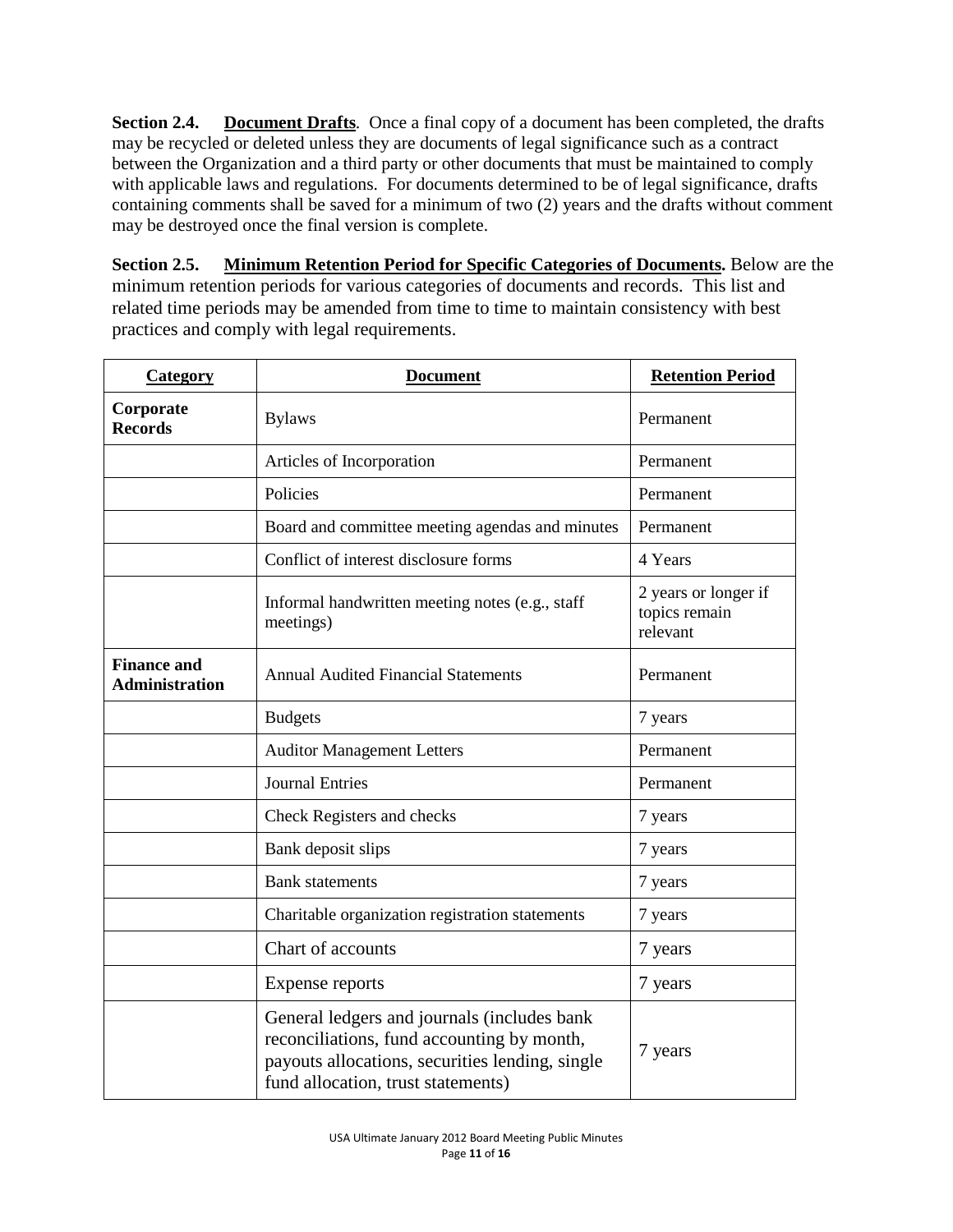|                                    | Accounts payable ledger                 | 7 years                              |
|------------------------------------|-----------------------------------------|--------------------------------------|
|                                    | Investment performance reports          | 7 years                              |
|                                    | Investment consultant reports           | 7 years                              |
|                                    | Investment manager correspondence       | 7 years                              |
|                                    | Equipment files and maintenance records | 7 years after<br>disposition         |
|                                    | Contracts and agreements                | 7 years after all<br>obligations end |
|                                    | Investment manager contracts            | 7 years after all<br>obligations end |
|                                    | Sales records                           | 5 years                              |
|                                    | Petty cash vouchers                     | 3 years                              |
|                                    | Cash receipts                           | 3 years                              |
|                                    | Credit card receipts                    | 3 years                              |
|                                    | Correspondence — general                | 3 years                              |
| <b>Insurance</b><br><b>Records</b> | Policies                                | Permanent                            |
|                                    | Accident reports                        | 7 years                              |
|                                    | Fire inspection records                 | 7 years                              |
|                                    | Safety (OSHA) reports                   | 7 years                              |
|                                    | Claims (after settlement)               | 7 years                              |
|                                    | Group disability records                | 7 years after end of<br>benefits     |
| <b>Real Estate</b>                 | Deeds                                   | Permanent                            |
|                                    | Leases (expired)                        | 7 years after all<br>obligations end |

| Mortgages, security agreements | 7 years after all<br>obligations end         |
|--------------------------------|----------------------------------------------|
| Purchase agreements            | 7 years after<br>disposition<br>requirements |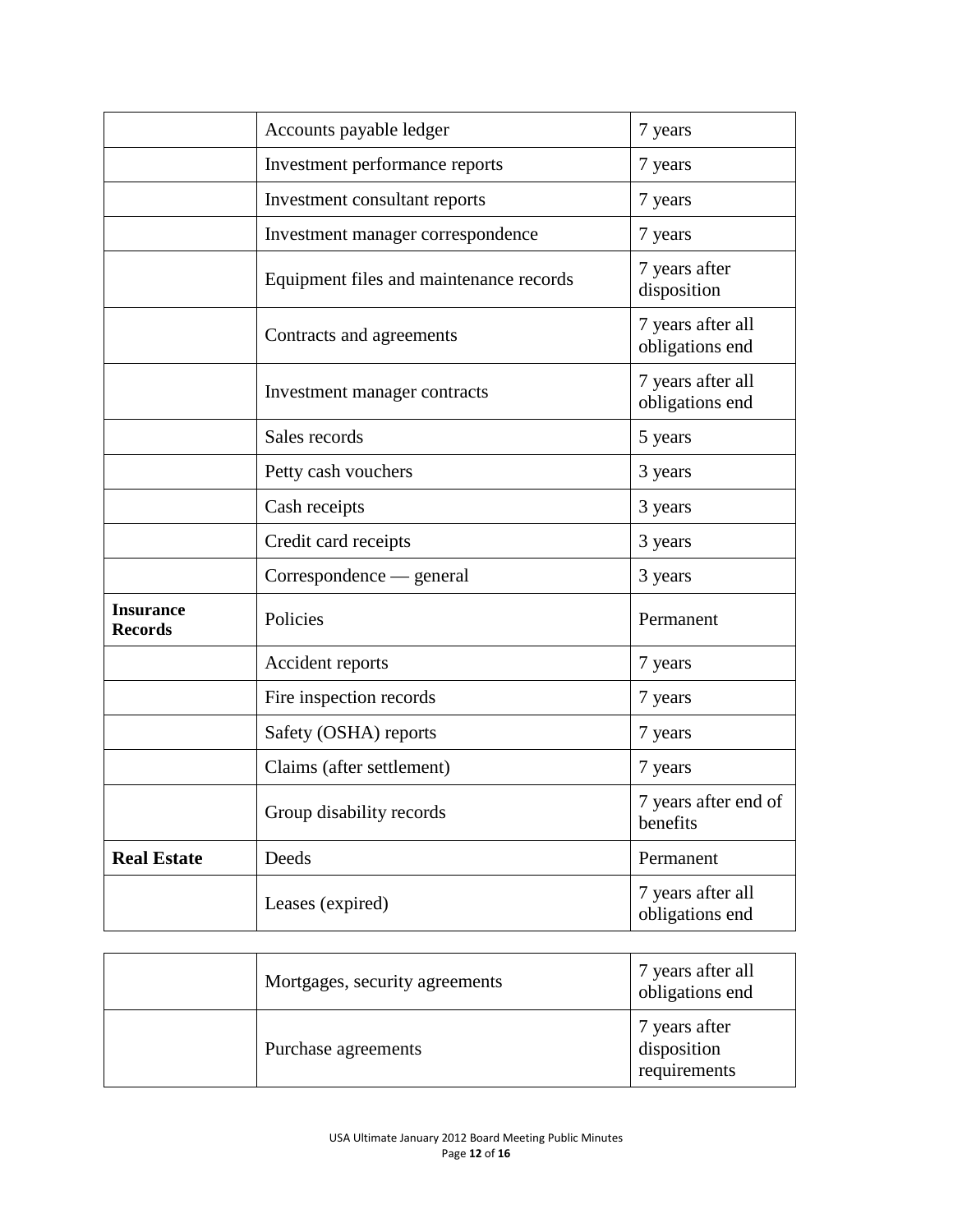| <b>Tax</b>                             | IRS application for tax exempt status,<br>determination letter and related correspondence | Permanent                        |  |
|----------------------------------------|-------------------------------------------------------------------------------------------|----------------------------------|--|
|                                        | State sales tax exemption letter                                                          | Permanent                        |  |
|                                        | IRS Form 990s                                                                             | Permanent                        |  |
|                                        | Withholding tax statements                                                                | 7 years                          |  |
|                                        | Correspondence with legal counsel or<br>accountants, not otherwise listed                 | 7 years after return<br>is filed |  |
|                                        | Timecards                                                                                 | 3 years                          |  |
| <b>Communications</b><br>and Marketing | One set of all communication documents<br>kept on-site and one kept off-site              |                                  |  |
|                                        | Press releases                                                                            | Permanent                        |  |
|                                        | Annual reports                                                                            | Permanent (5<br>copies)          |  |
|                                        | Other publications                                                                        | 7 years                          |  |
|                                        | Photos                                                                                    | 7 years                          |  |
|                                        | Press clippings                                                                           | 7 years                          |  |
|                                        | Marketing and sales documents (excluding<br>contracts and agreements)                     | 3 years                          |  |
| <b>Donor Services</b>                  | Fund agreements (paper and digital copies)                                                | Permanent                        |  |
|                                        | Correspondence — acknowledgment of gifts<br>and grant requests                            | Permanent                        |  |
|                                        | Donor lists                                                                               | 7 years                          |  |
|                                        | Donor acknowledgements                                                                    | 7 years                          |  |
|                                        | Donor fund statements                                                                     | Permanent                        |  |

| <b>Community</b><br><b>Philanthropy</b>                | Approved grants — all documentation<br>supporting grant payment, including<br>application/recommendation, due diligence,<br>grant agreement letters, grant transmittal<br>letters, and post-grant reporting information, if<br>any | 7 years after<br>completion of<br>funded program, or<br>date of grant if<br>general operating<br>support |
|--------------------------------------------------------|------------------------------------------------------------------------------------------------------------------------------------------------------------------------------------------------------------------------------------|----------------------------------------------------------------------------------------------------------|
| Payroll and<br><b>Employment</b><br><b>Tax Records</b> | Payroll Records                                                                                                                                                                                                                    | Permanent                                                                                                |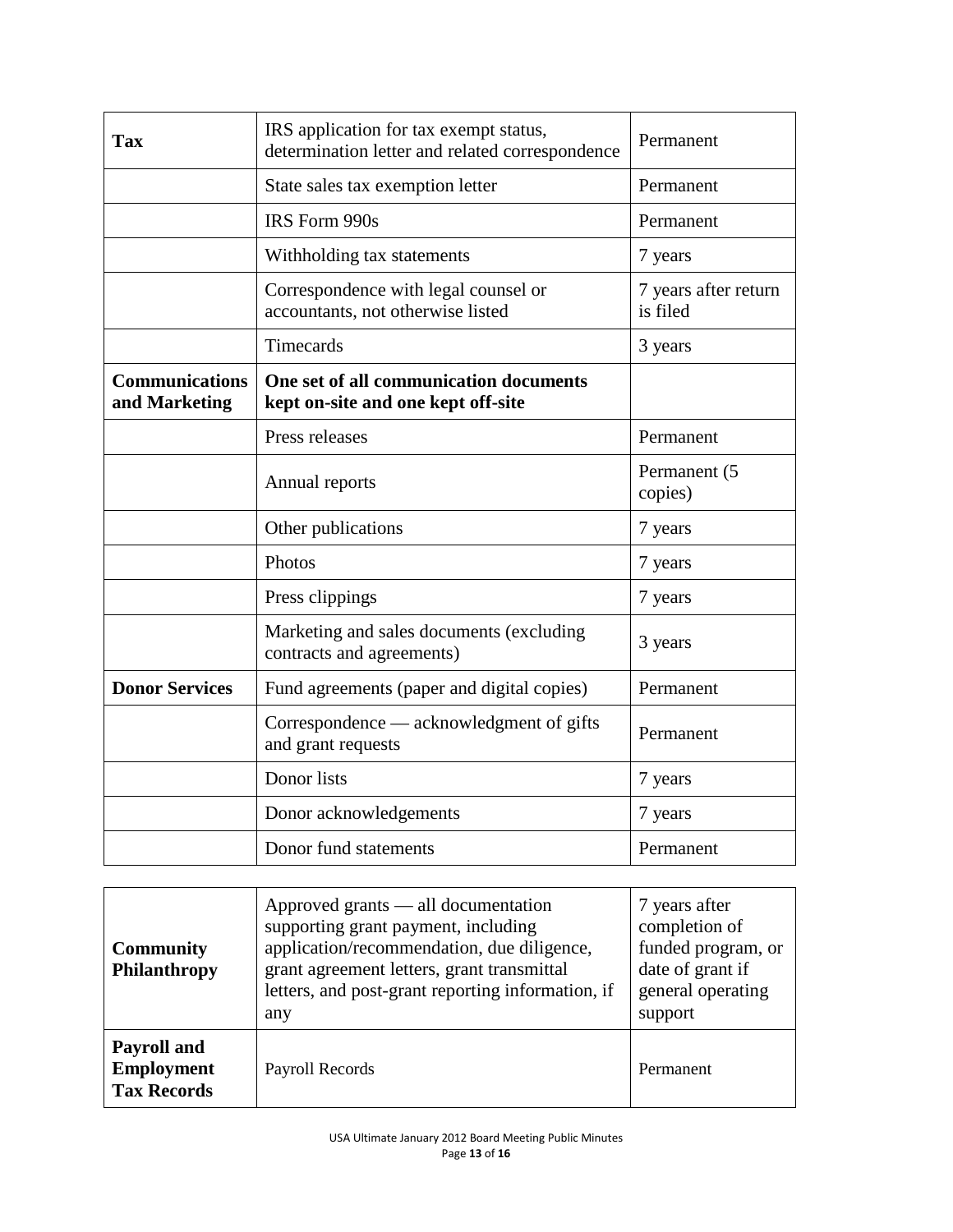|                                     | State unemployment tax records                                             | Permanent                              |
|-------------------------------------|----------------------------------------------------------------------------|----------------------------------------|
|                                     | Earnings and garnishment records                                           | 7 years                                |
|                                     | Payroll tax returns                                                        | 7 years                                |
|                                     | W-2 Statements                                                             | 7 years                                |
| <b>Employee</b><br><b>Records</b>   | <b>Employment and Termination Agreements</b>                               | Permanent                              |
|                                     | Retirement and pension plan documents                                      | Permanent                              |
|                                     | Records relating to employment, promotion,<br>demotion or discharge        | 7 years after<br>termination           |
|                                     | Accident reports and worker's compensation<br>records                      | 5 years                                |
|                                     | Salary schedules                                                           | 5 years                                |
|                                     | <b>Employment applications</b>                                             | 3 years                                |
|                                     | I-9 forms                                                                  | 3 years after<br>termination           |
|                                     | Time cards                                                                 | 2 years                                |
|                                     | Documents related to volunteers (applications,<br>waivers, correspondence) | 7 years                                |
| <b>Membership</b><br><b>Records</b> | Membership lists                                                           | 7 years after<br>applicable year       |
|                                     | Membership records                                                         | 7 years after<br>membership<br>expires |

**Section 2.6**. **Timing of Review, Responsible Party**. Review and purging of documents may take place in an ongoing manner, but must occur at least once every two (2) years in even numbered years, and must follow the minimum retention requirements set forth above. The Manager of Administration of Finance shall be responsible for the ongoing process of identifying its records, which have met the required retention period, and overseeing their destruction.

Document destruction will be suspended immediately, upon any indication of an official investigation or when a lawsuit is filed or appears imminent. Destruction will be reinstated upon conclusion of the investigation.

**Section 2.7. Ongoing Compliance**. Failure on the part of employees to follow this policy can result in possible civil and criminal sanctions against the Organization and its employees and possible disciplinary action against responsible individuals. The Manager of Administration of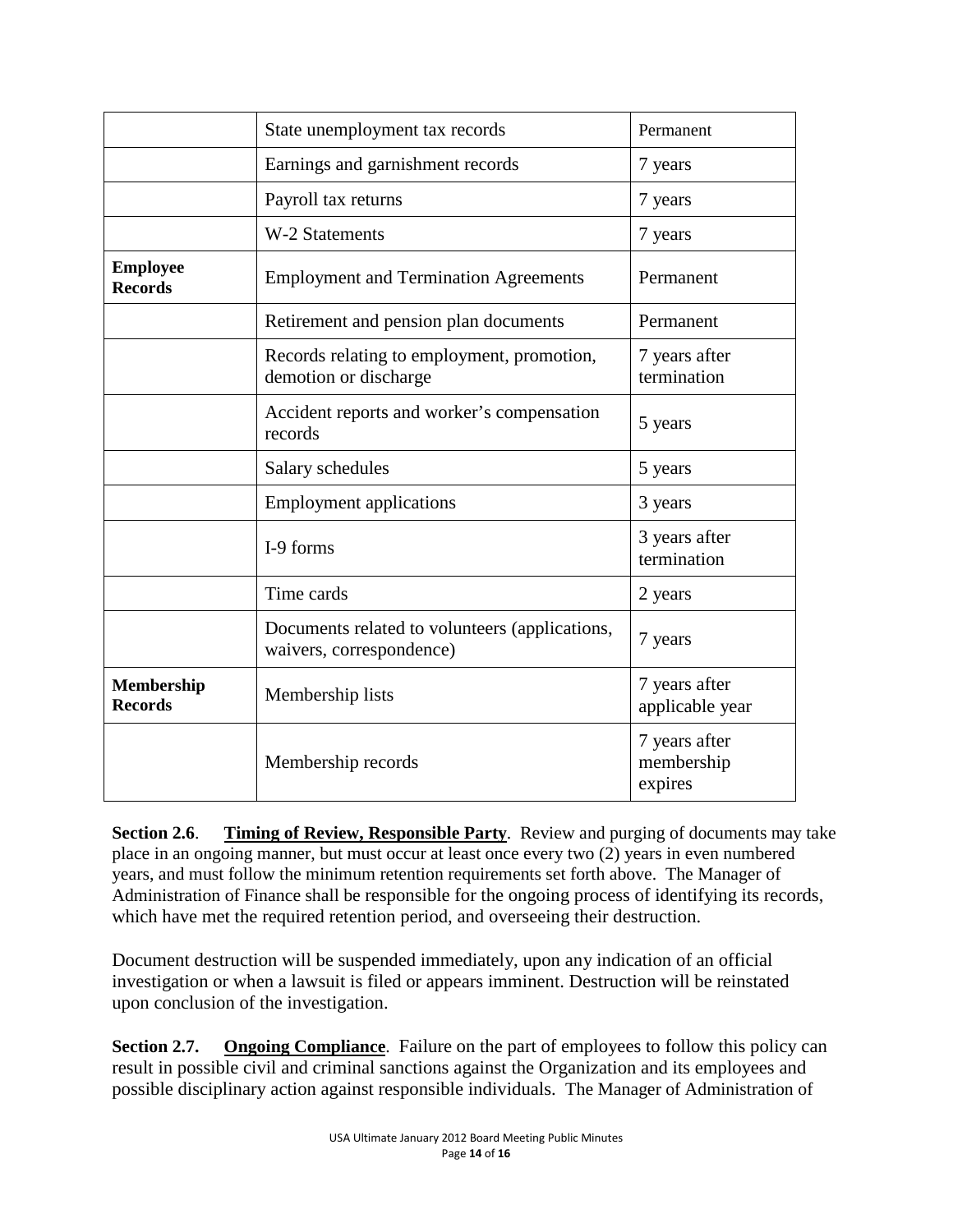Finance and finance committee chair will periodically review these procedures with legal counsel and/or the Organization's certified public accountant to ensure that they are in compliance with existing laws and regulations.

General Discussion Points:

- Storage space is an issue, and this is focused on documents with legal ramifications, and not archival materials.
- Scanning documents as a backup is important.
- We should think about the archival stuff and its importance.

| <b>Pros Discussed:</b> | <b>Cons Discussed:</b> |
|------------------------|------------------------|
|                        |                        |
|                        |                        |
|                        |                        |
|                        |                        |
|                        |                        |
|                        |                        |

## **Overall Rationale:**

Scanning documents and creating electronic files of archived materials is important. All documents with legal ramification will be electronically stored and headquarters will keep hard copies.

Motion to approve proposal [2012.06]: John Terry, seconded [name of seconder excluded – not significant]. **Proposal 2012.06 approved (12-0-0).**

## **Bylaws Refresh**

- Potential US Olympic Committee Recognition, and implications for bylaws re-write
	- o Would require significant changes to the current Board structure.
	- o WFDF is working to get international Olympic committee (IOC) recognition for WFDF. This would be a conditional recognition, which would last for a specific window of time.
	- o Benefits of recognition
		- Once recognized, USAU can start to put the Olympic rings up and say that we are recognized. Because of our relationships, USAU can probably access some additional resources, available to "member groups."
		- Could make a big difference in the sport's image.
	- o Significant updates to bylaws required.
		- 20% athlete representation on Board and Committees.
		- Binding arbitration
		- Granting sanctions for international amateur athletic competition
		- Requests to host an event with teams representing their countries or sponsor a team.
			- o Grant unless decided by clear and convincing evidence.
		- Restricted amateur athletic competitions
			- o Exclusive jurisdiction over competition restricted to a specific class of amateur athletes for the organizations that run those things.
- Membership section of bylaws key things we need to decide to support bylaws rewrite
	- o Membership is required to participate in USAU events.